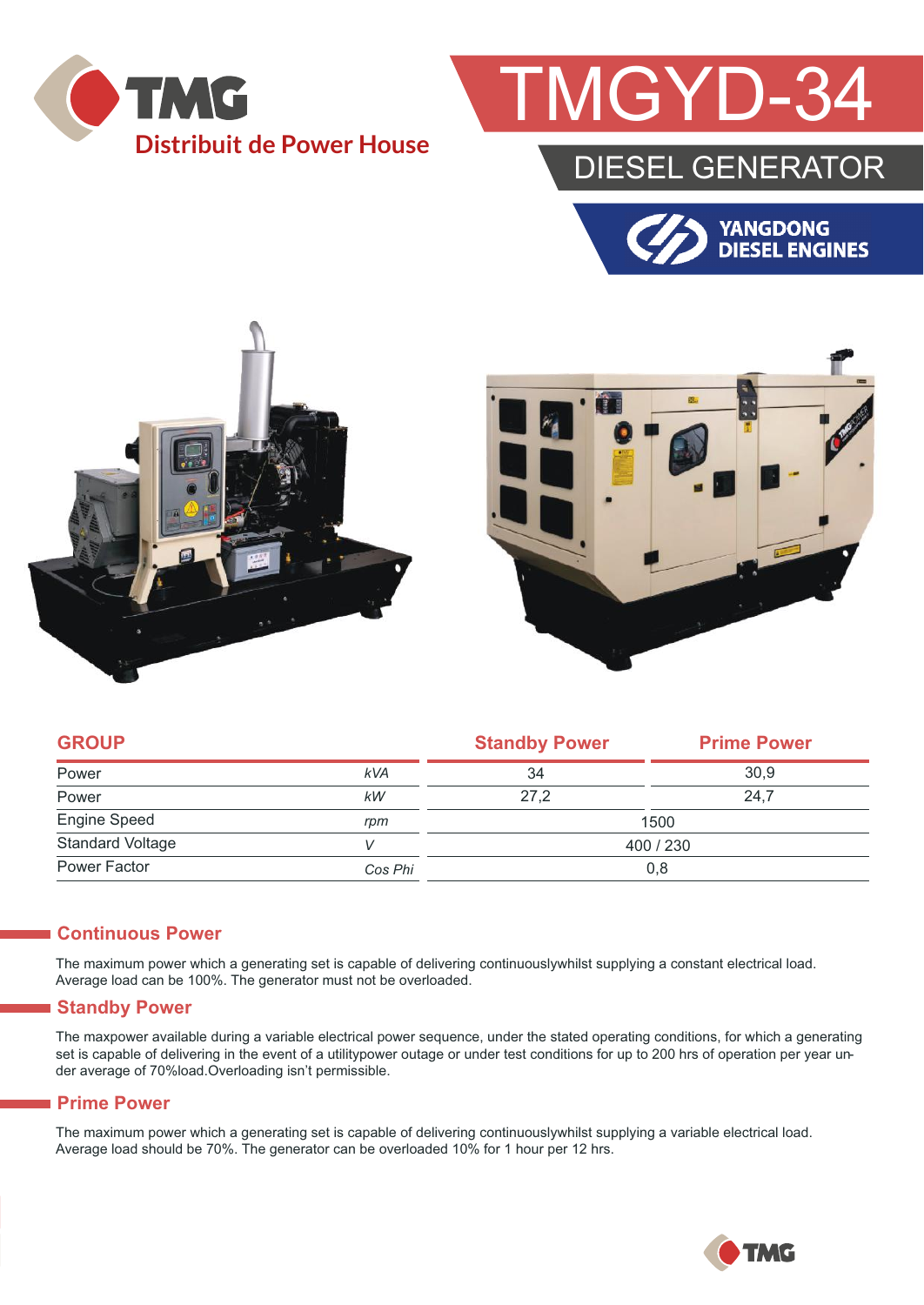## **TMG Distribuit de Power House**

# TMGYD-34

#### **Engine Properties**

| <b>Brand</b>                      |       | YANGDONG                  |
|-----------------------------------|-------|---------------------------|
| <b>Model</b>                      |       | Y495D                     |
| <b>Standby</b>                    | kW    | 29,7                      |
| <b>Prime</b>                      | kW    | 27                        |
| <b>Cylinder Displacement</b>      | It.   | 2,9                       |
| <b>Number of Cylinders / Type</b> |       | 4 / In line               |
| <b>Bore x Stroke</b>              | mmxmm | 95x105                    |
| <b>Compression Ratio</b>          |       | 18:1                      |
| <b>Governor Type</b>              |       | Mechanic/Electronic       |
| <b>Idle Speed</b>                 | rpm   | 1500                      |
| <b>Aspiration</b>                 |       | <b>Natural Aspiration</b> |
| <b>Injection Type</b>             |       | Direct Injection          |
| <b>Cooling System</b>             |       | Liquid Cooled             |
| <b>Fuel Consumption%100</b>       | lt/h  | 7,7                       |
| <b>Fuel Consumption%75</b>        | It/h  | 5,7                       |
| <b>Fuel Consumption%50</b>        | It/h  | 3,8                       |
| <b>Oil Capacity</b>               | It.   | 8                         |
| <b>Cooling Liquid Capacity</b>    | It.   | 12,1                      |
| <b>Voltage</b>                    | V     | 12                        |
| <b>Battery Capacity</b>           | Α     | 60                        |

#### **Alternator Properties**

| V<br><b>Output Voltage</b>          |       | 230/400     |  |  |
|-------------------------------------|-------|-------------|--|--|
| <b>Frequency</b>                    | НZ    | 50          |  |  |
| <b>Automatic Voltage Regulation</b> | $±\%$ | 0,5         |  |  |
| <b>Phase</b>                        |       | 3           |  |  |
| Pole                                |       | 4           |  |  |
| Overload                            |       | 1 Hour %110 |  |  |
| <b>Voltage Regulation</b>           |       | ±%1         |  |  |
| <b>Power Factor</b>                 | Cosq  | 0,8         |  |  |
| <b>Warning System</b>               |       | Self Alert  |  |  |
| <b>AVR Model</b>                    |       | SX460       |  |  |
| <b>Total Harmonic Losing</b>        |       | ≤%3         |  |  |
| <b>Connecting Type</b>              |       | Star        |  |  |
| <b>Protection Class</b>             |       | IP 23       |  |  |
| <b>Isolation Class</b>              |       | н           |  |  |

#### **Diemensions**







#### **Canopied Canopied Canopied Canopied Canopied** Canopied Canopied Canopied Canopied Canopied Canopied Canopied Canopied Canopied Canopied Canopied Canopied Canopied Canopied Canopied Canopied Canopied Canopied Canopied Cano

| $L \times W \times H$     | mт | 2000x950x1260 | L x W x H                 | mm  | 1700x950x1100 |
|---------------------------|----|---------------|---------------------------|-----|---------------|
| Weight                    | ka | ТВА           | Weight                    | ΚG  | ТВА           |
| <b>Fuel Tank Capacity</b> |    | 85            | <b>Fuel Tank Capacity</b> | It. | 85            |

#### **Standard Specification**

Some standard equipments that TMG POWER provides with generator sets;

- 50°C cooland radiator
- Flexible fuelpipes and oil drain valve
- Engine jacket heater
- 4 pole synchronous type self-excited brushless alternator
- Battery and wires
- Entegrated fuel tank
- User and maintenance manual
- Oil and antifreeze
- Datakom D-300 controller
- Battery charger
- Electrical circuit diagram